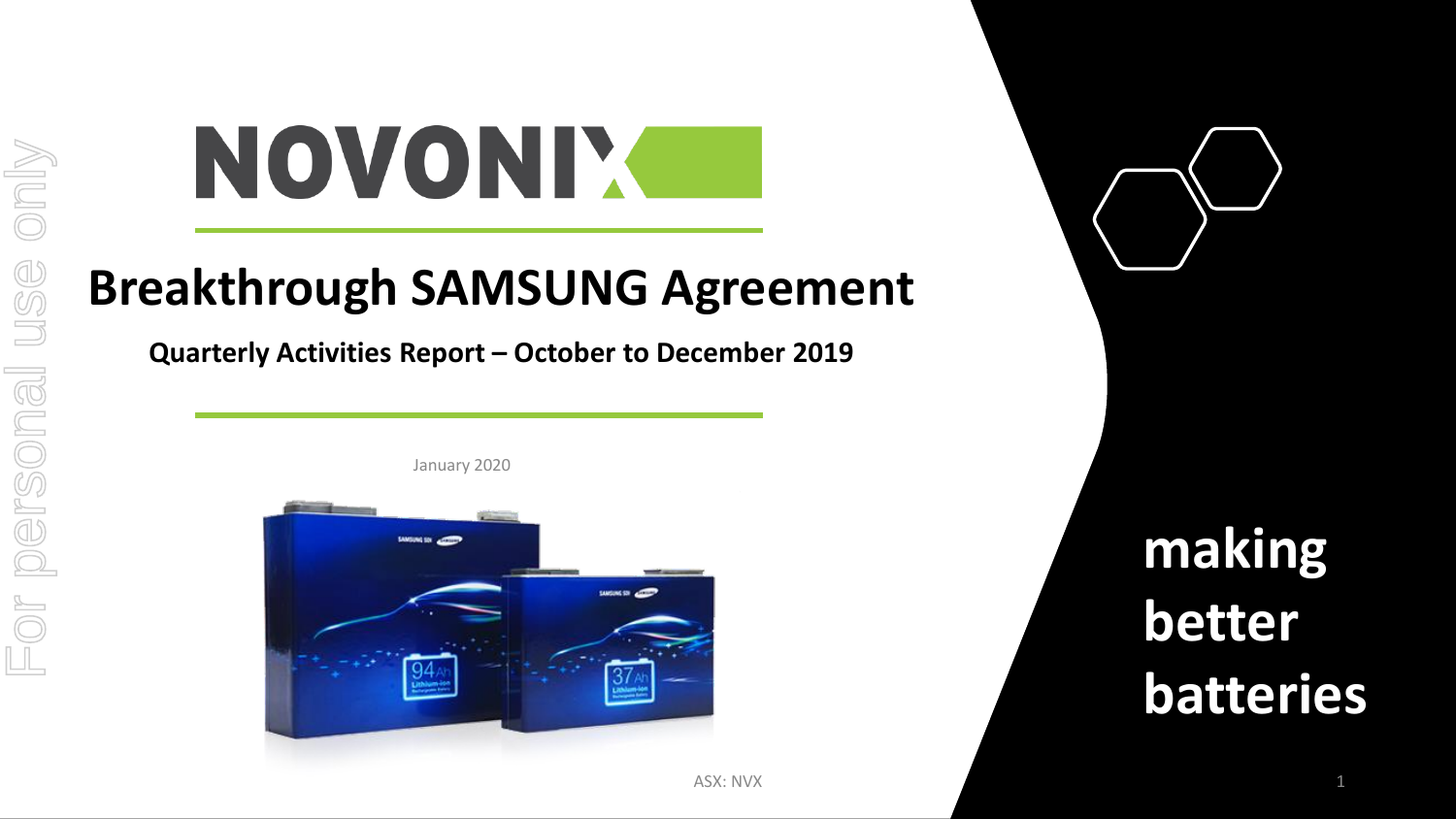- This document has been prepared by NOVONIX Limited ("the Company" or "NOVONIX"). No representation, expressed or implied, or warranty as to the accuracy or completeness of the information contained herein is made by any party and nothing contained herein shall be relied upon as a promise or representation as to the future. In all cases, recipients should conduct their own investigation and analysis of NOVONIX.
- This presentation, including the information contained in this disclaimer is not a prospectus, disclosure document, product disclosure statement or other offering document under Australian law or under any other law. It is for information purposes only and does not constitute an offer, invitation or recommendation to subscribe for or purchase any security and neither the presentation, disclaimer nor anything contained in them forms the basis of any contract or commitment. This presentation does not take into account your individual investment objectives, financial situation or particular needs. You must not act on the basis of any matter contained in this presentation, but must make your own assessment of the Company.
- All statements in this presentation, other than statements of historical facts, which address the future activities and events or developments that the Company expects to occur, are forward looking statements. Although the Company believes the expectations expressed in such statements are based on reasonable assumptions, such statements are not guarantees of future performance and actual results or developments may differ materially from those in forward-looking statements.
- Forward-looking statements involve and are subject to known and unknown risks, uncertainties and other factors which may cause the actual results, performance or achievements of the Company and/or its subsidiaries to be materially different from any future results, performance or achievements expressed or implied by the forward-looking information. Such factors include, among others, general business, economic, competitive, political and social uncertainties; the actual results of current activities; assumptions in economic valuations which prove to be inaccurate; possible variations product performance and reliability; climate events; political and regulatory changes; delays in obtaining approvals or financing or in the completion of development or construction activities.
- To the maximum extent permitted by law, none of NOVONIX or its related corporations, directors, employees or agents, nor any other person, accepts any liability, including, without limitation, any liability arising from fault or negligence, for any loss arising from the use of this presentation or its contents or otherwise arising in connection with it. Recipients should make their own enquiries in relation to any investment decisions.
- Although the Company has attempted to identify important factors that could cause actual actions, events or results to differ materially from those described in forward-looking information, there may be other factors that cause actions, events or results to differ from those anticipated, estimated or intended. Forward-looking information contained herein is current as at the date of this presentation and the Company disclaims any obligation to update any forward-looking information, whether as a result of new information, future events or results otherwise. There can be no assurance that forward-looking information or statements will prove to be accurate, as actual results and future events could differ materially from those anticipated in such information or statements. Accordingly, readers should not place undue reliance on forward-looking statements.
- This announcement has been authorised for release to the ASX by the Managing Director, Philip St Baker.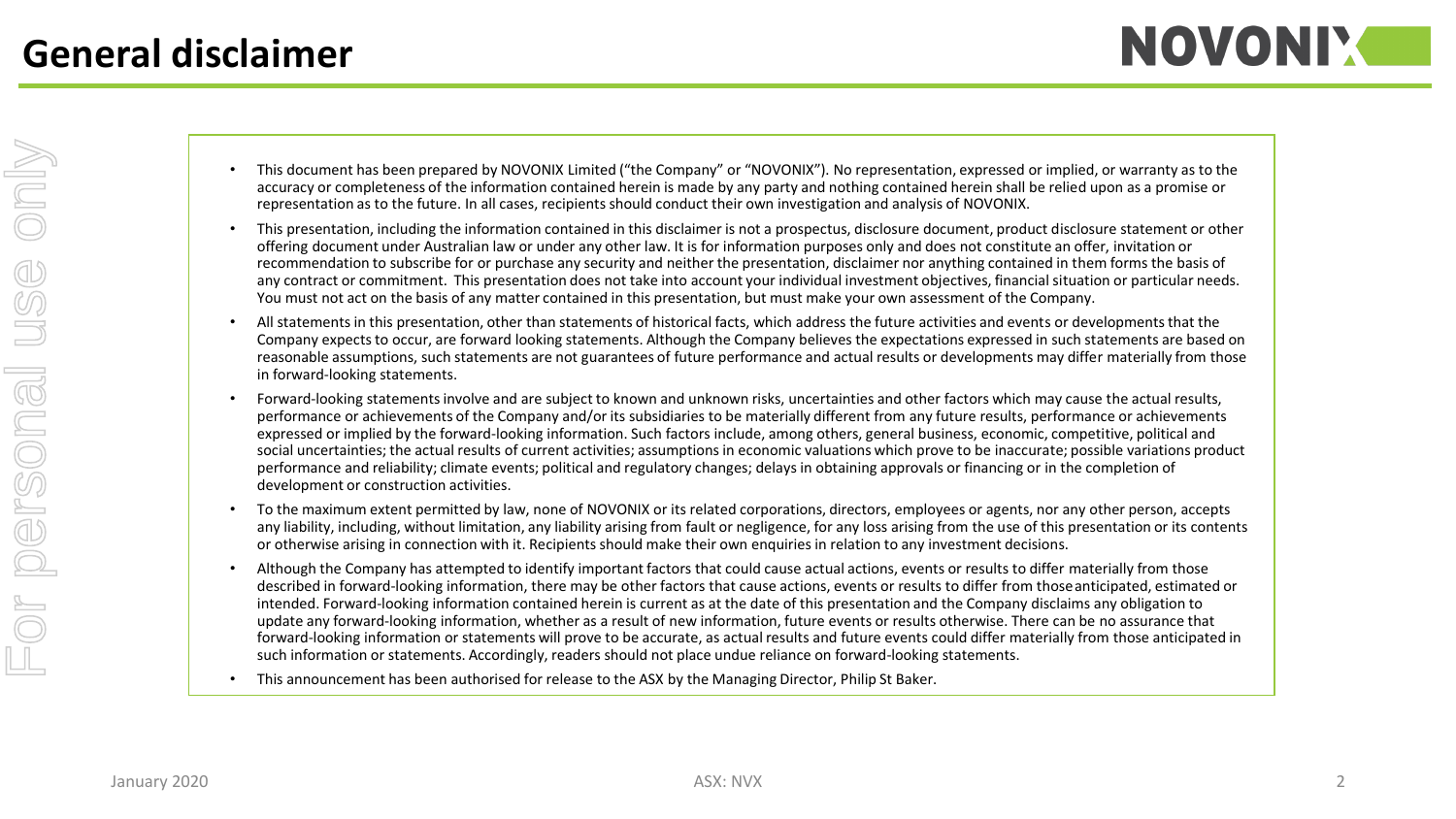## **NOVONIM**

#### **Contents**

- PUREgraphite
- BTS

#### • Appendix

| STOCK INFO @ 30 January 2020 |                   |
|------------------------------|-------------------|
| ASX Code                     | <b>NVX</b>        |
| <b>ASX Share Price</b>       | A\$0.465          |
| 52 Week Low - High           | $A$0.37 - A$0.80$ |
| Shares on issue              | 130.72m           |
| <b>Market Capitalisation</b> | A\$60.8m          |

| <b>CASH AVAILABLE</b>                          |         |
|------------------------------------------------|---------|
| Cash and facilities available 1 January        | A\$3.5m |
| Including \$2m director loans and SPP proceeds |         |

| <b>SHAREHOLDINGS</b>   | (m)  |     |
|------------------------|------|-----|
| Board & KMP - ordinary | 53.3 | 41% |

# **41% management shareholding**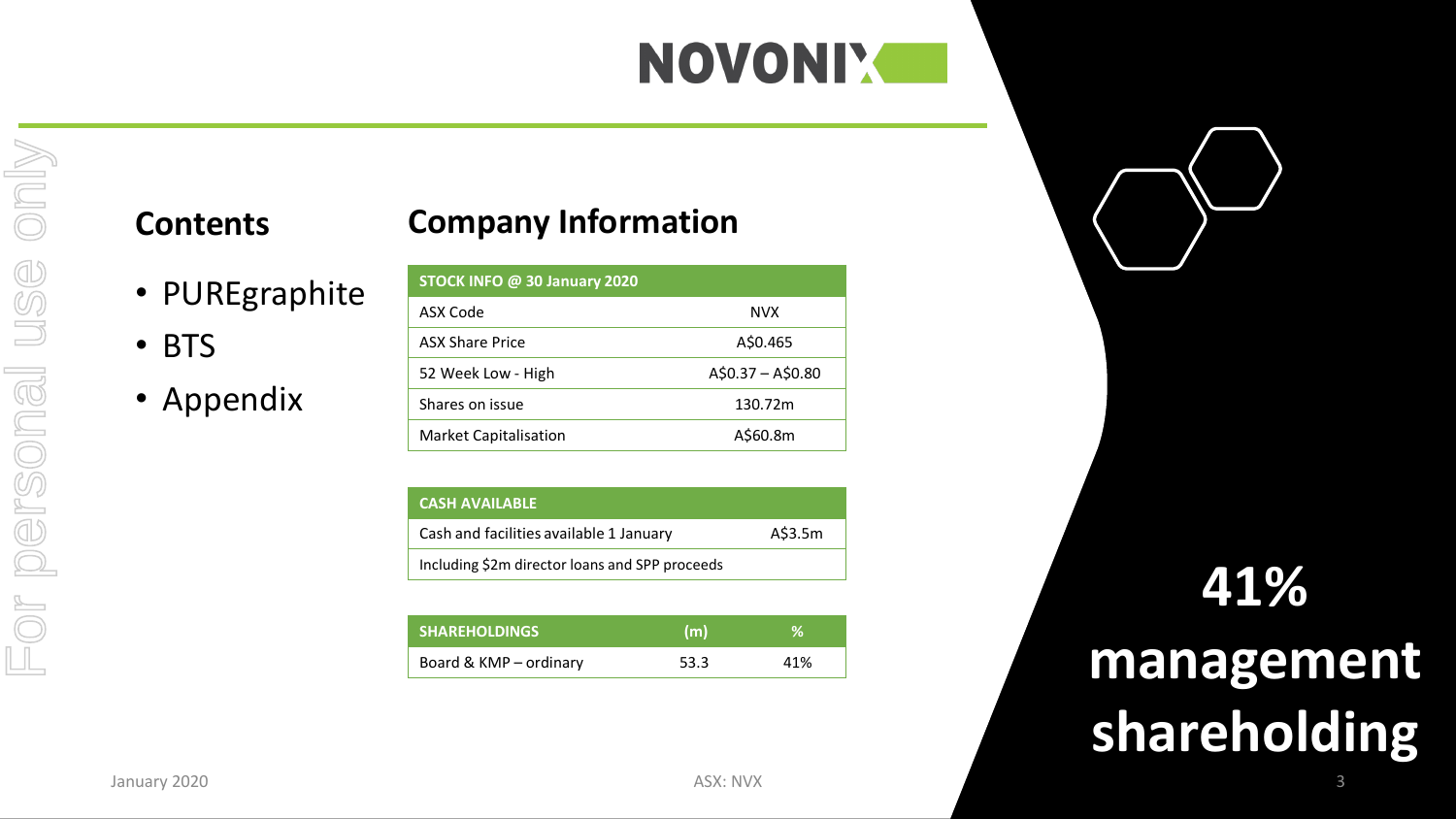

*Many major auto OEMs and consumer electronic customers not disclosed for confidentiality reasons*

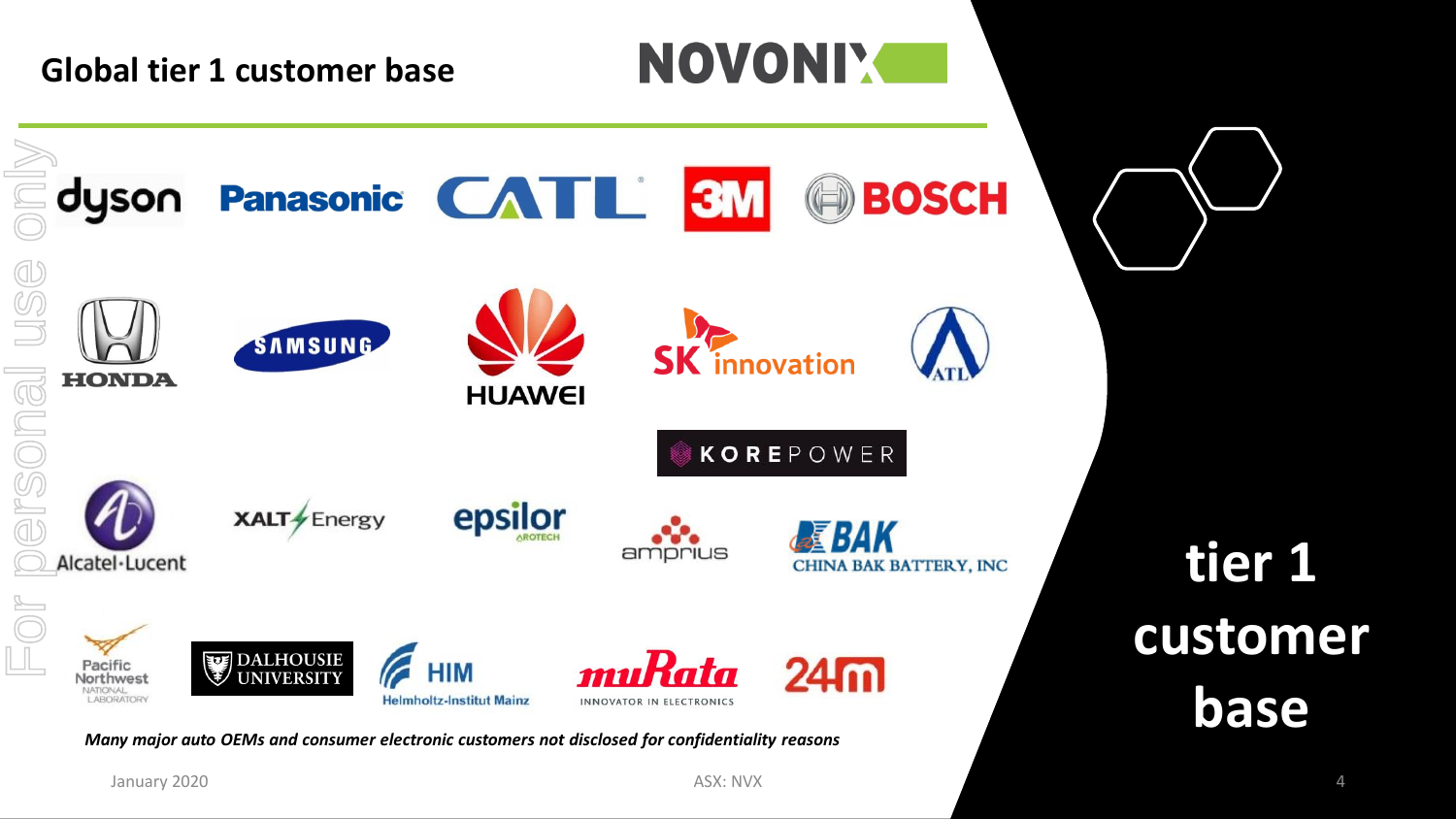## **PUREgraphite Highlights**

## **Commercializing PUREgraphite**

**SAMSUNG Supply Agreement and R&D Collaboration**

- Initial supply of 500 tons commencing 2020
- Working toward longer term supply agreement
- R&D collaboration agreement on new materials
- Conditional on supplier audit and QA
- First North American Co to break into the market



#### **SANYO Commercial Collaboration**

• MOU to continue to assess anode materials & supply for EV & ESS following positive test results in Japan



Reference: <https://www.sec.gov/Archives/edgar/data/1318605/000119312510017054/dex1027.htm>

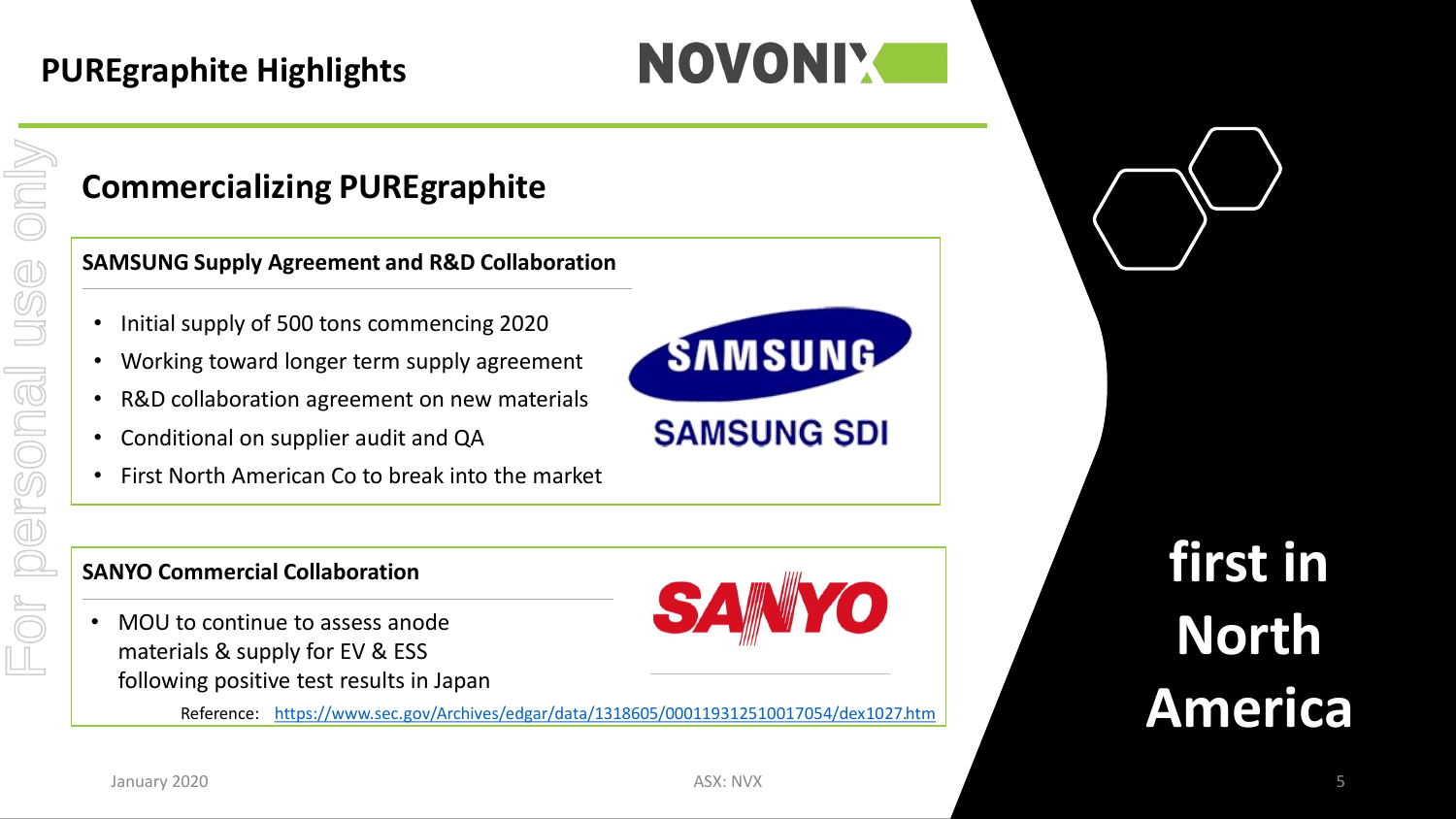#### **PUREgraphite Highlights**



#### **PUREgraphite facility (USA) – under construction**





## **now commissioning**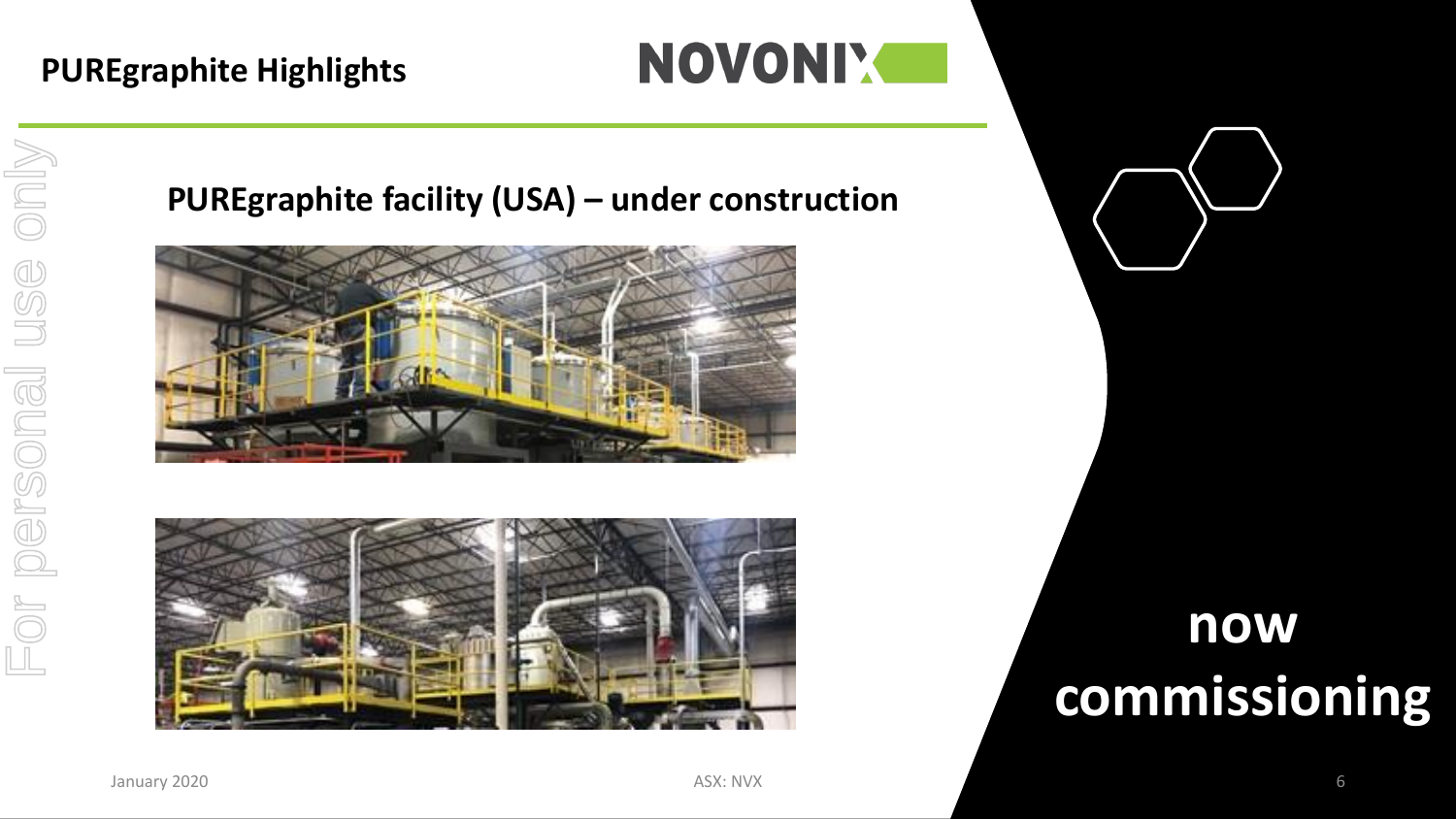## NOVONIX

#### **October - December 2019**

- Signed a Supply Agreement and R&D Collaboration with SAMSUNG SDI (S.Korea)
- Continued material evaluation with SANYO (Japan)
- Installation of particle blending, sizing and shaping systems and commencement of commissioning
- Installation of particle coatings and thermal treatments systems and commencement of commissioning
- Set-up of comprehensive laboratory suitable for commercial production and quality assurance
- Fabrication and 80% installation of re-engineered furnace cooling systems and back-up power and water systems
- Expansion of production team for commercial operations and associated recruitment, induction and training

# **starting commercial production**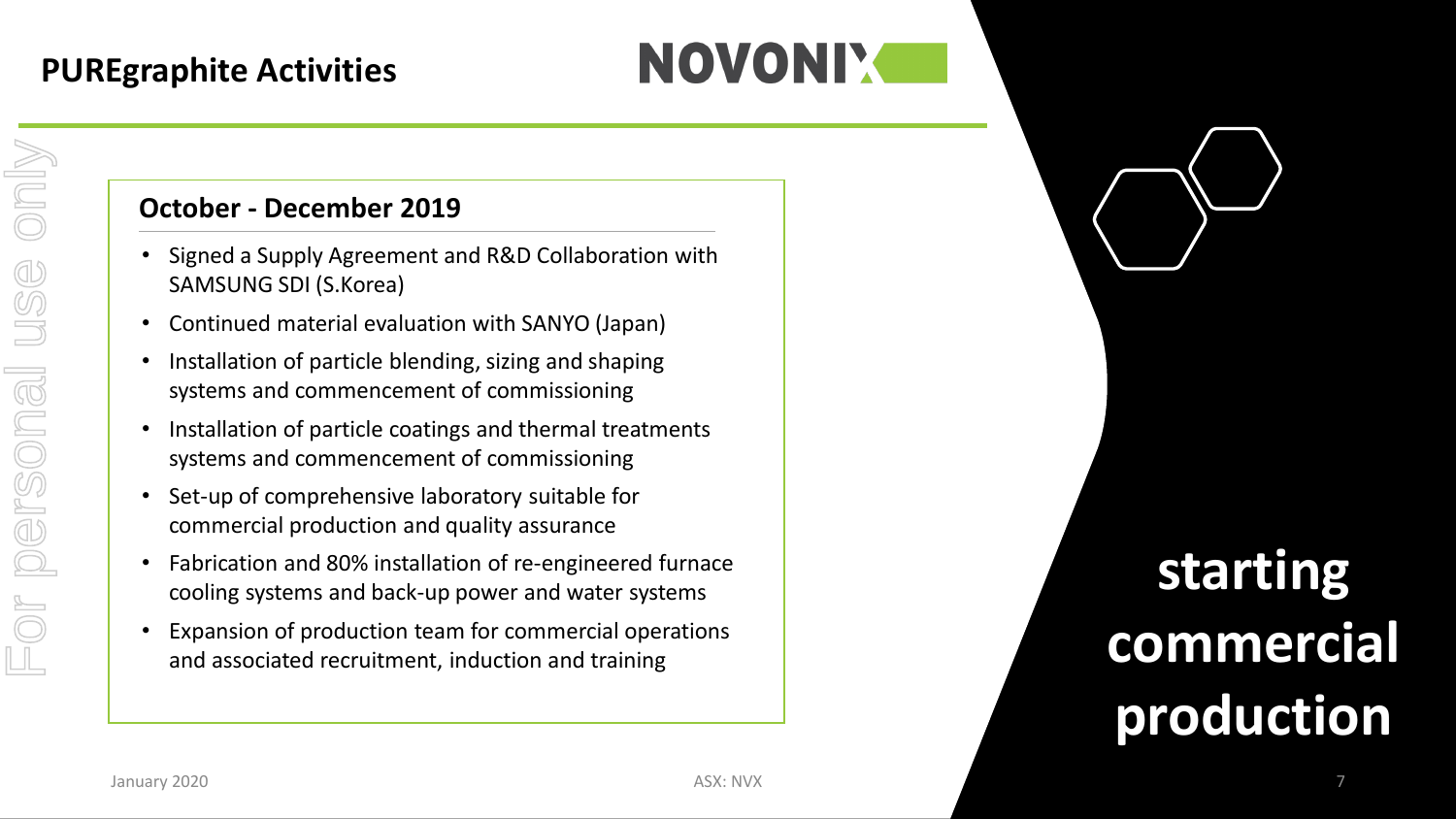### **PUREgraphite facility (USA)**



**NOVONIM**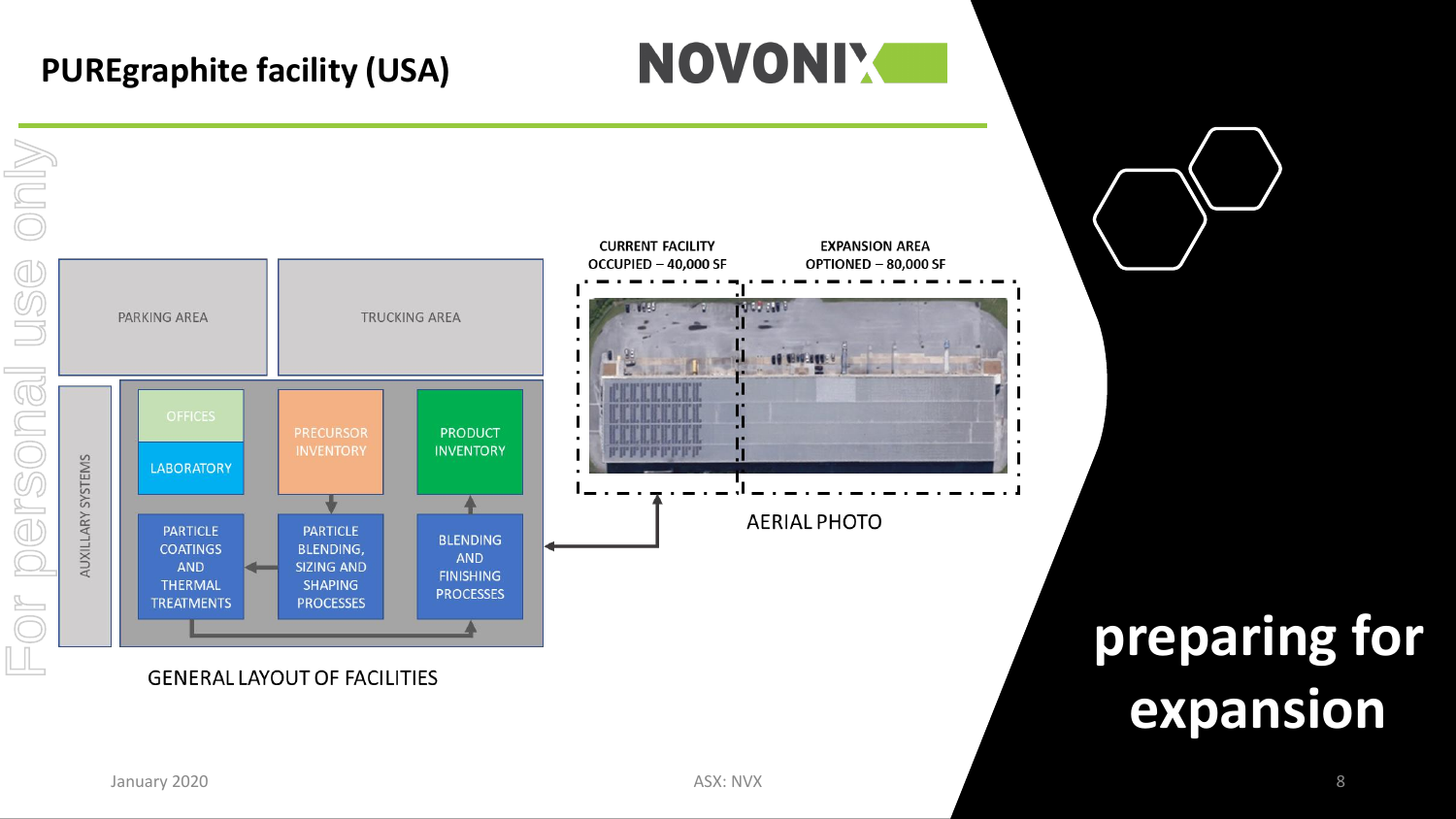## **BTS Highlights**

## NOVONIX

#### **Winner of Innovation Award**

- In November NOVONIX was named the winner of the Award for Innovation at the 17th Annual Discovery Awards in Halifax, Canada
- The Discovery Awards is Atlantic Canada's most prestigious science award.
- NOVONIX received the Innovation award for its work in the field of lithium-ion battery testing and development





## **innovation award**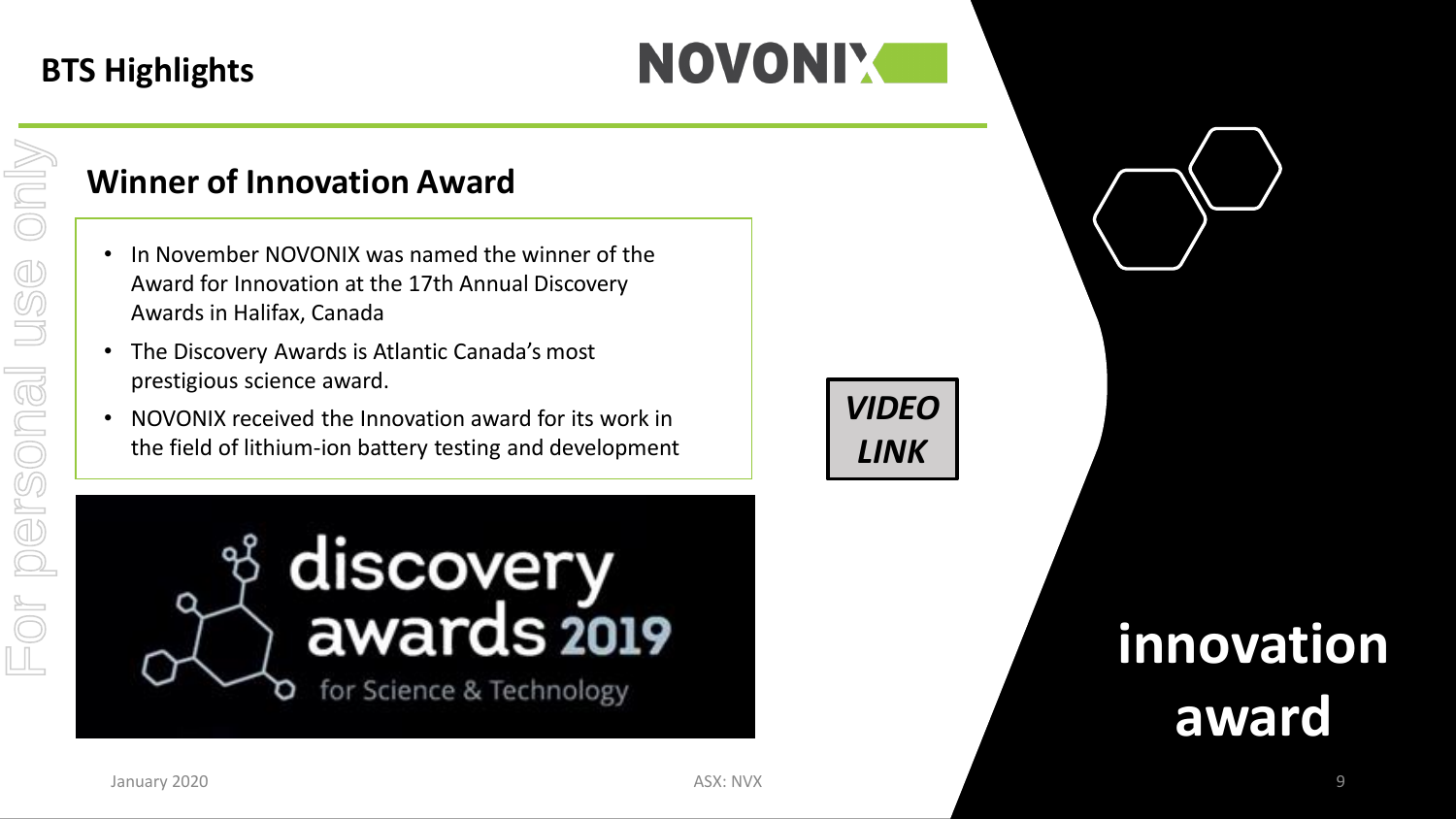#### **BTS Highlights**



## **Cell line R&D services on track for \$2m sales in first full year**

- Battery cell pilot line and R&D laboratories set up in FY19
- External demand for these services has been overwhelming
- Sales in the first half FY20 have exceeded \$1m



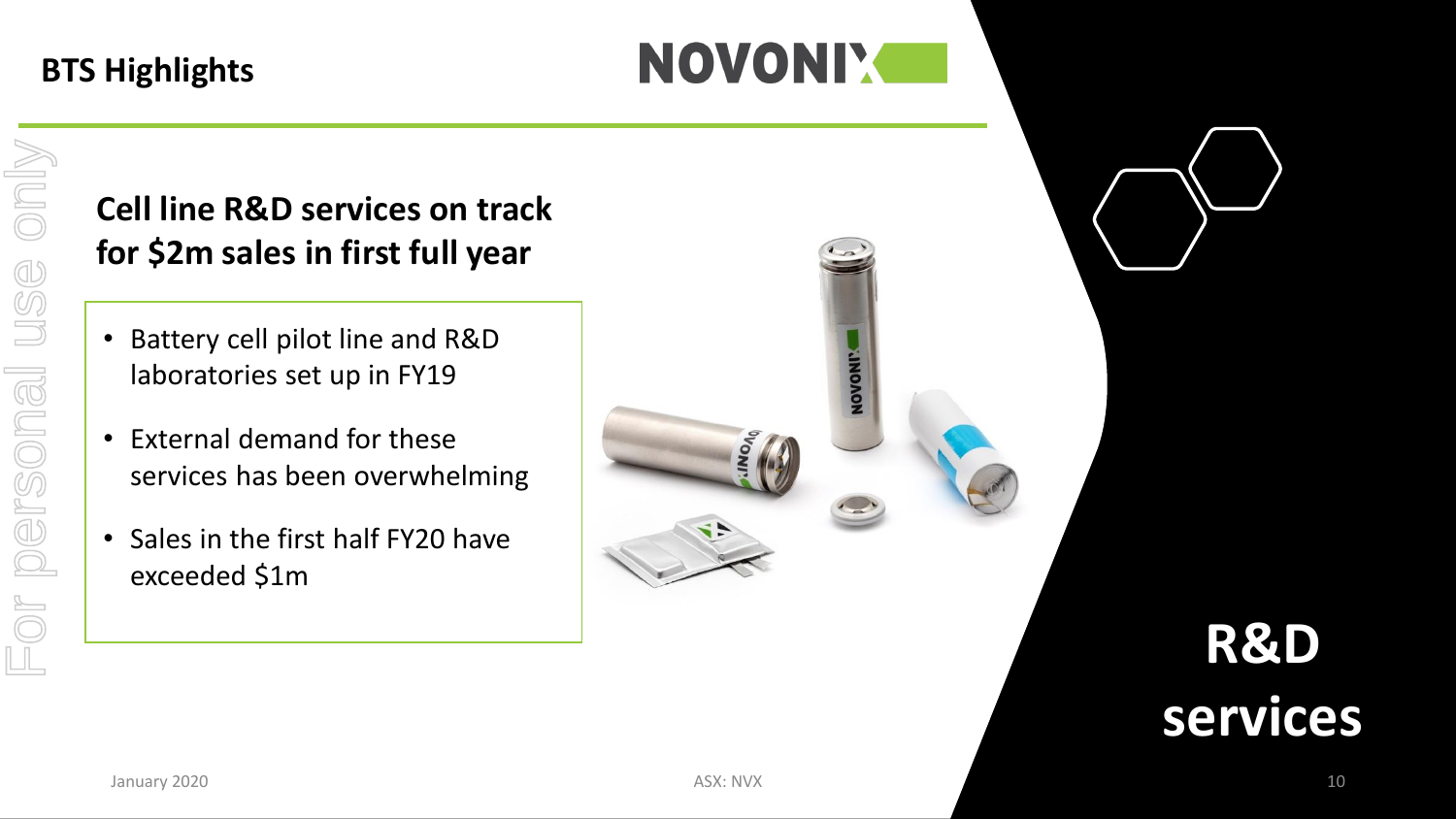#### **R&D technologies & services now funding our technology incubator**

- •Battery R&D services rapidly growing from \$200k in FY2019 to >\$2m in FY2020
- •Sales and services from HPC & DTA testing tech forecast >\$2m in FY2020
- •Above funds NOVONIX's battery technology development program (incubator) including Dalhousie University partnership collectively delivering a steady stream of inventions including new anode & cathode materials, electrolytes and manufacturing methods



## **self-funded tech incubator**

January 2020 **11 11 11 ASX: NVX ASX: NVX ASX: ASX: NVX 11 11** 

 $\underline{\mathbb{C}}$ 

NOVONIX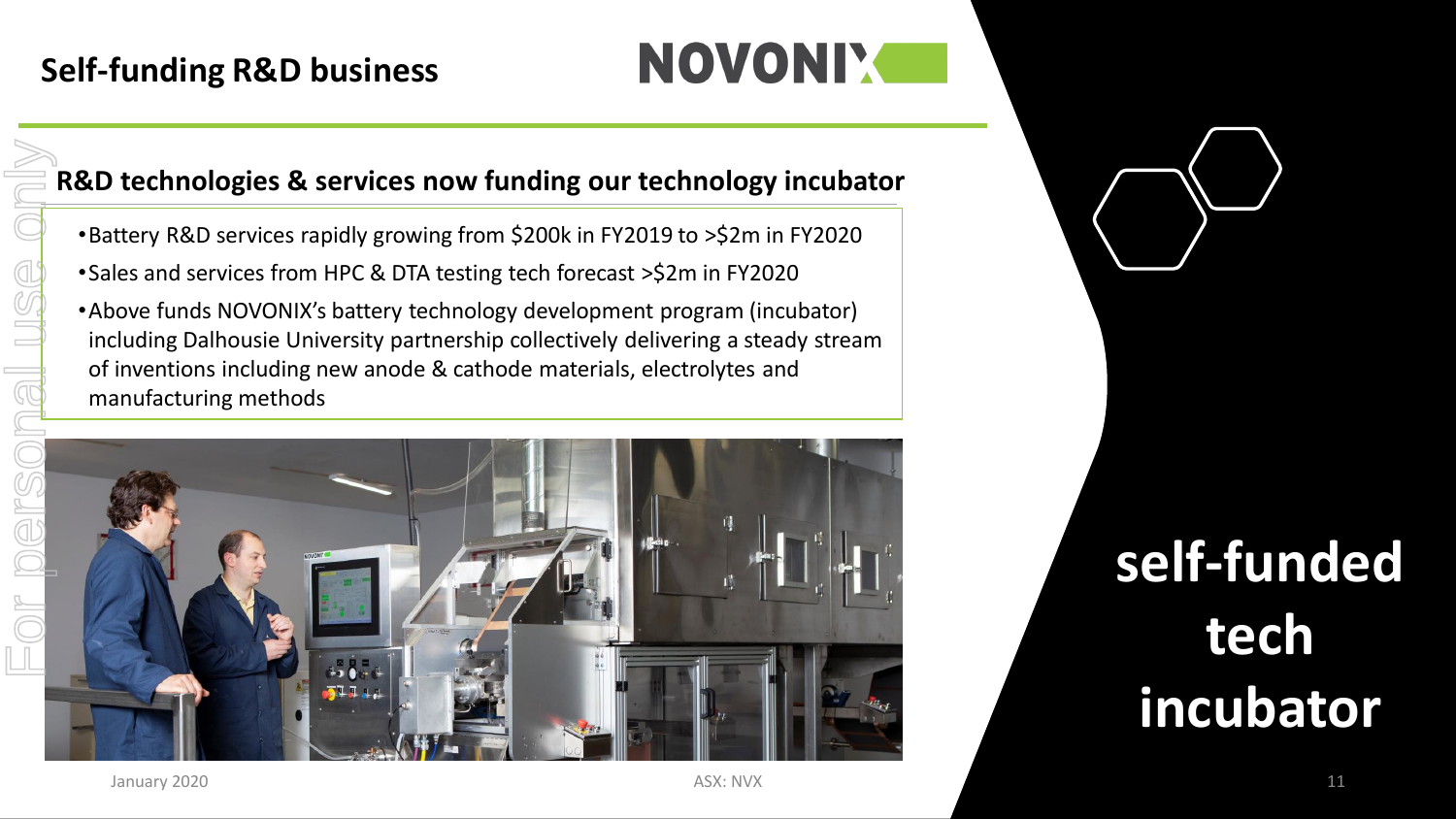### **BTS Activities**

#### **October - December 2019**

- Named winner of the Award for Innovation at the 17th Annual Discovery Awards in Halifax, Canada
- Rapid growth of our battery R&D services business
- Steady sales for our battery testing equipment business
- Published papers on our DTA and HPC technologies
- Advanced R&D on new cathode materials and manufacturing methods with a patent file pending
- Ongoing R&D support to PUREgraphite for slurry, electrode and cell making and cell testing
- Delivery of custom state-of-the-art battery cell testing technology and systems for a global consumer electronics company
- Continued growth of our tier 1 customer base with new global automakers and OEMs becoming customers

# **steady growth**

NOVONIX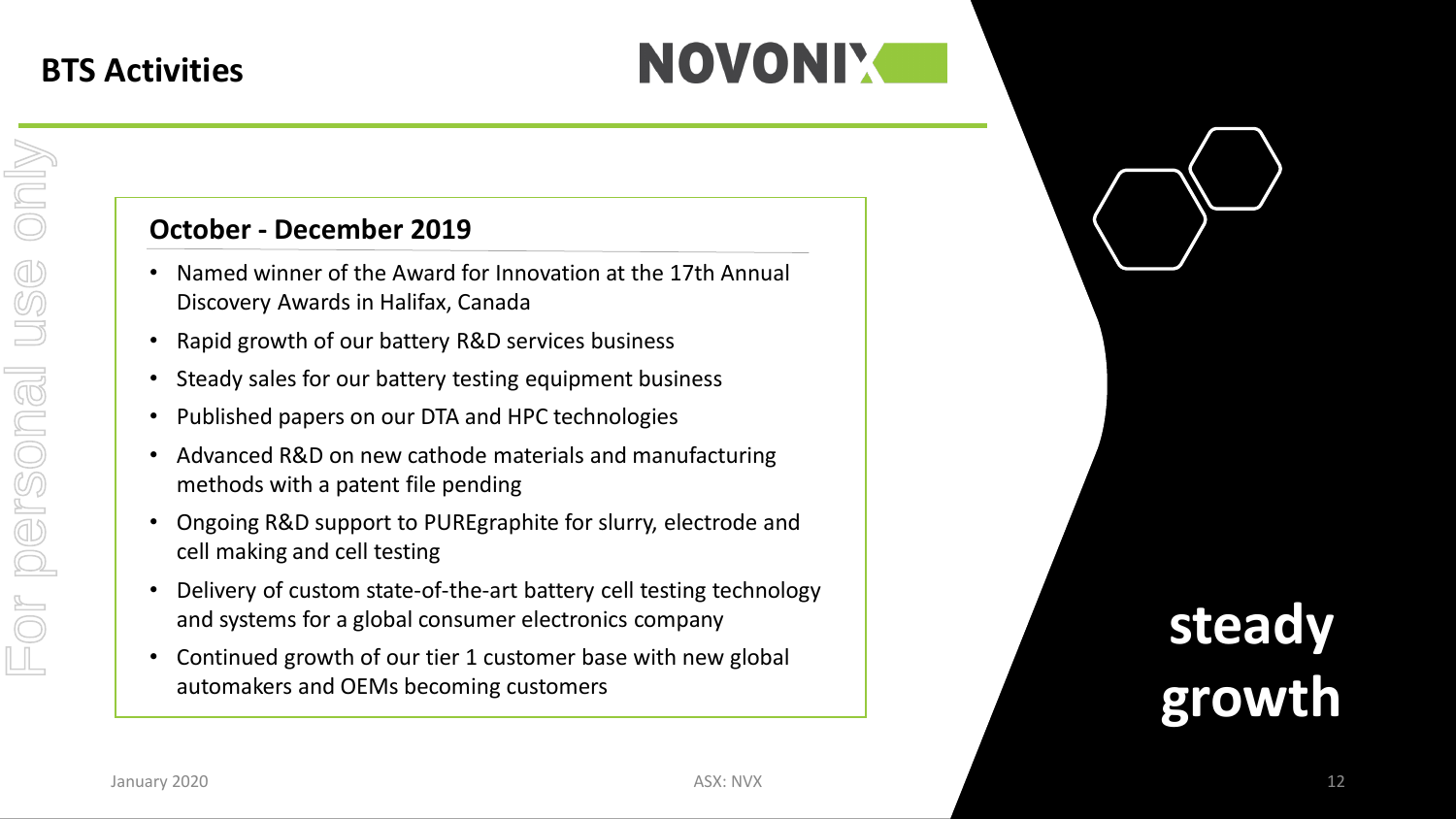#### **Appendix**



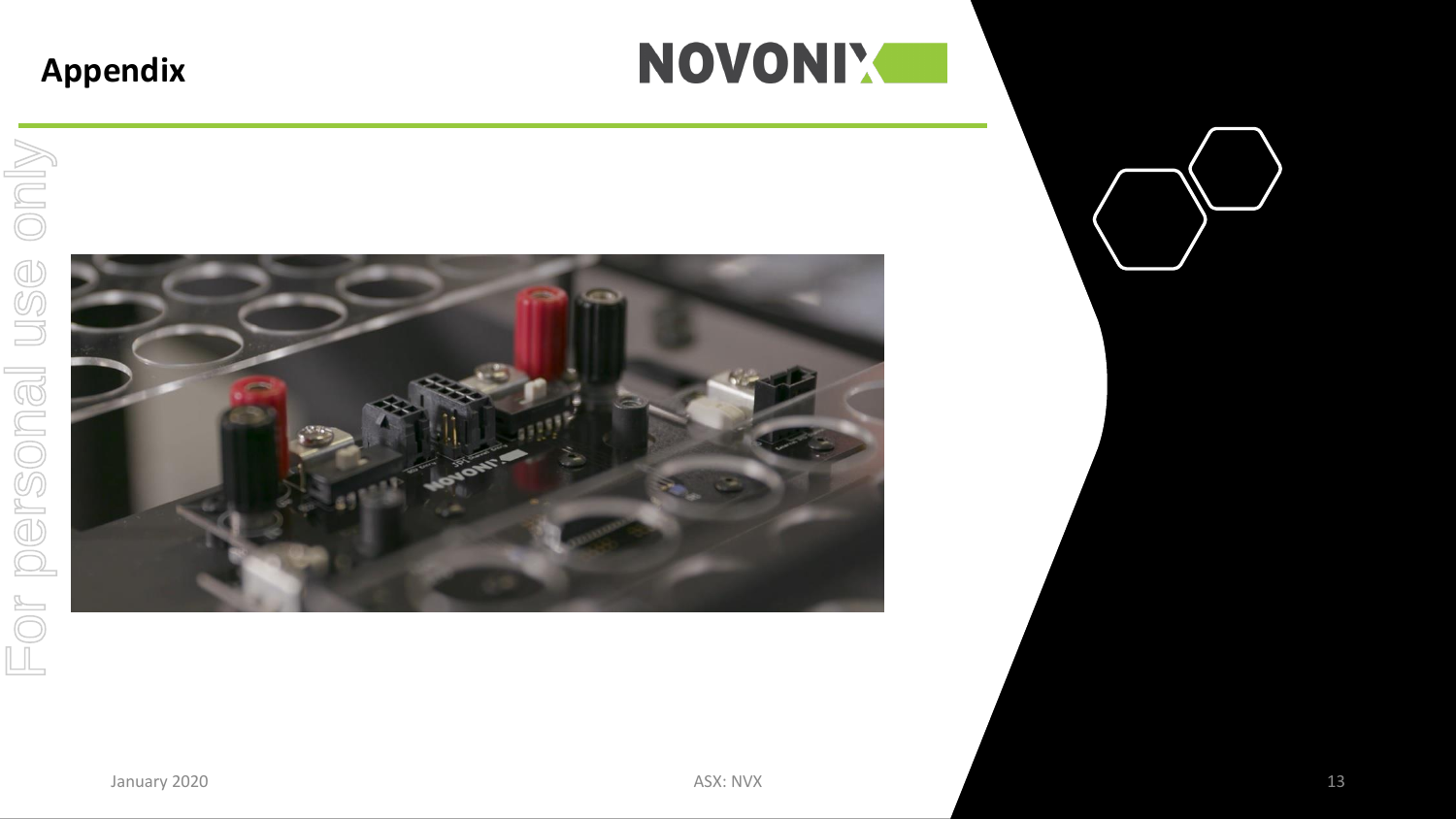## Right board for strategy & engagement **NOVONIX**

ONIO

USG

personal

 $E$ Or





# **leadership**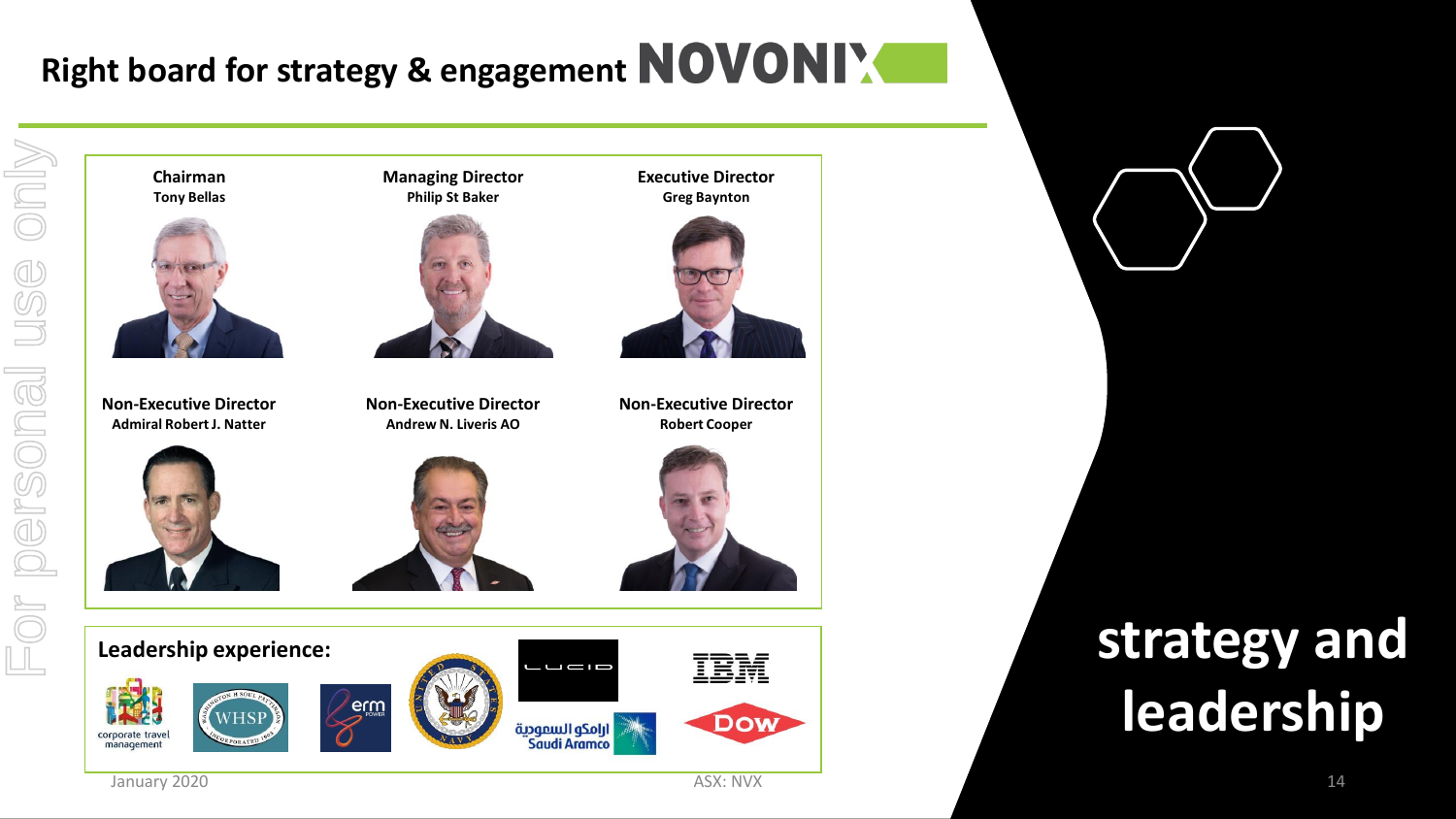#### **Right team to execute the plan**

## NOVONIX

**Group Chief Operating Officer CEO of PUREgraphite / CEO of BTS**



**Group Managing Director Philip St Baker**

**Dr Chris Burns**





**Group Executive Director Greg Baynton**





**Group CFO and Co Secretary Suzanne Yeates**



**Exclusive partnership** *with Professor Mark Obrovac (including lab 10+ graduate students)*





















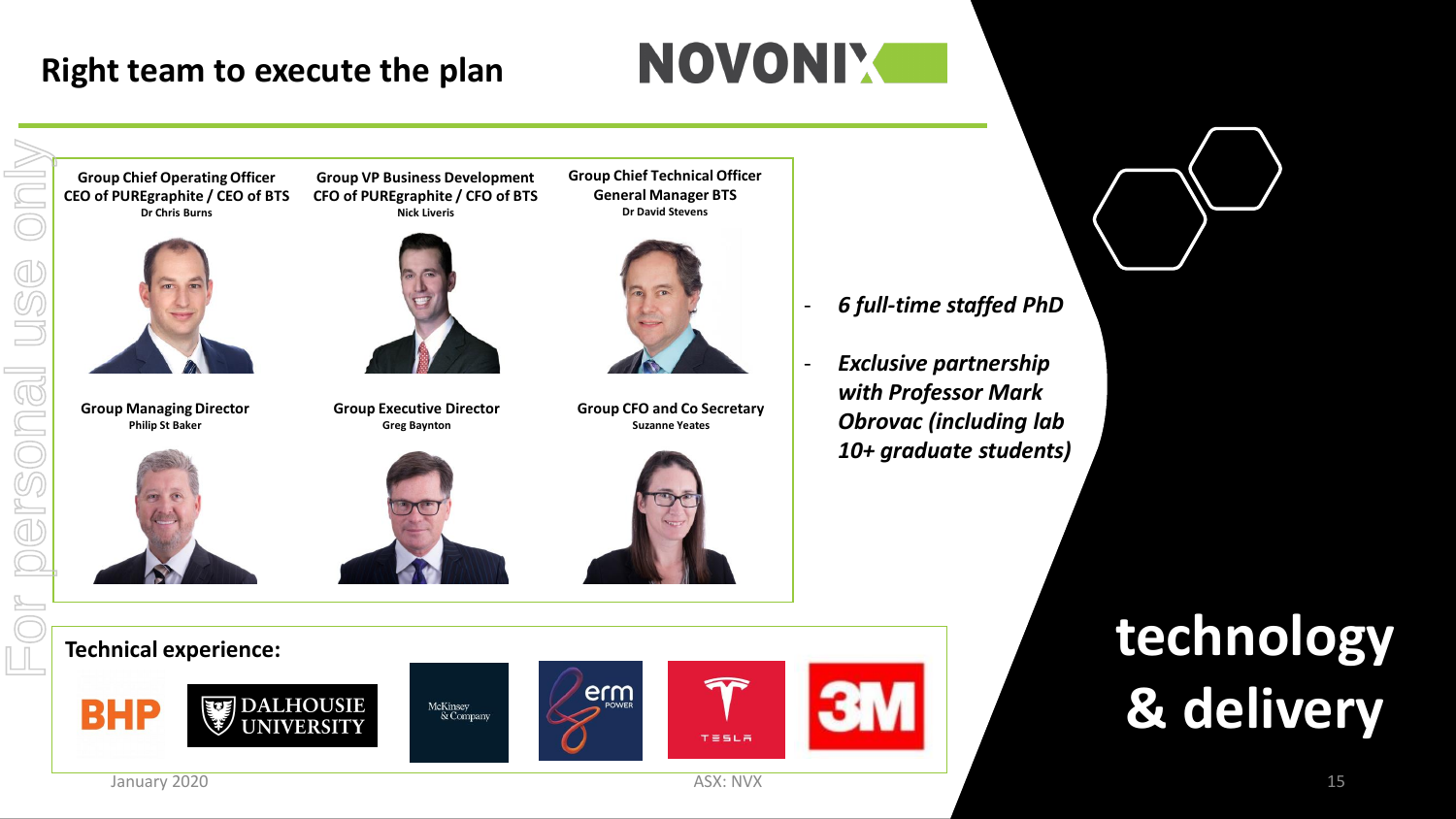## **About**

## NOVONIM

For personal use only $\mathbb{d}$  $U\overline{\mathbb{S}}$ • **MOU agreement with SANYO (Japan) towards r**<br>• **Commercial production commencing Q1 2020**<br>**Supplier of battery technology solutions (<u>BTS</u>)<br>• Technology accelerates R&D from years to week**  $FOF$ 

#### • **Manufacturer of battery anode material (PUREgraphite)**

- US-made Premium high capacity long-life graphite anode
- Sales agreement with Samsung SDI (Korea)
- MOU agreement with SANYO (Japan) towards future supply
- Commercial production commencing Q1 2020

- Technology accelerates R&D from years to weeks
- Battery material R&D partnership with Dalhousie University
- Battery testing, design, and prototyping services
- Sales to battery & OEM multinationals in 15 countries





**EXPERIMENTAL MATERIALS** 





 $5 \mu m$ 

# **battery technology & materials Co**